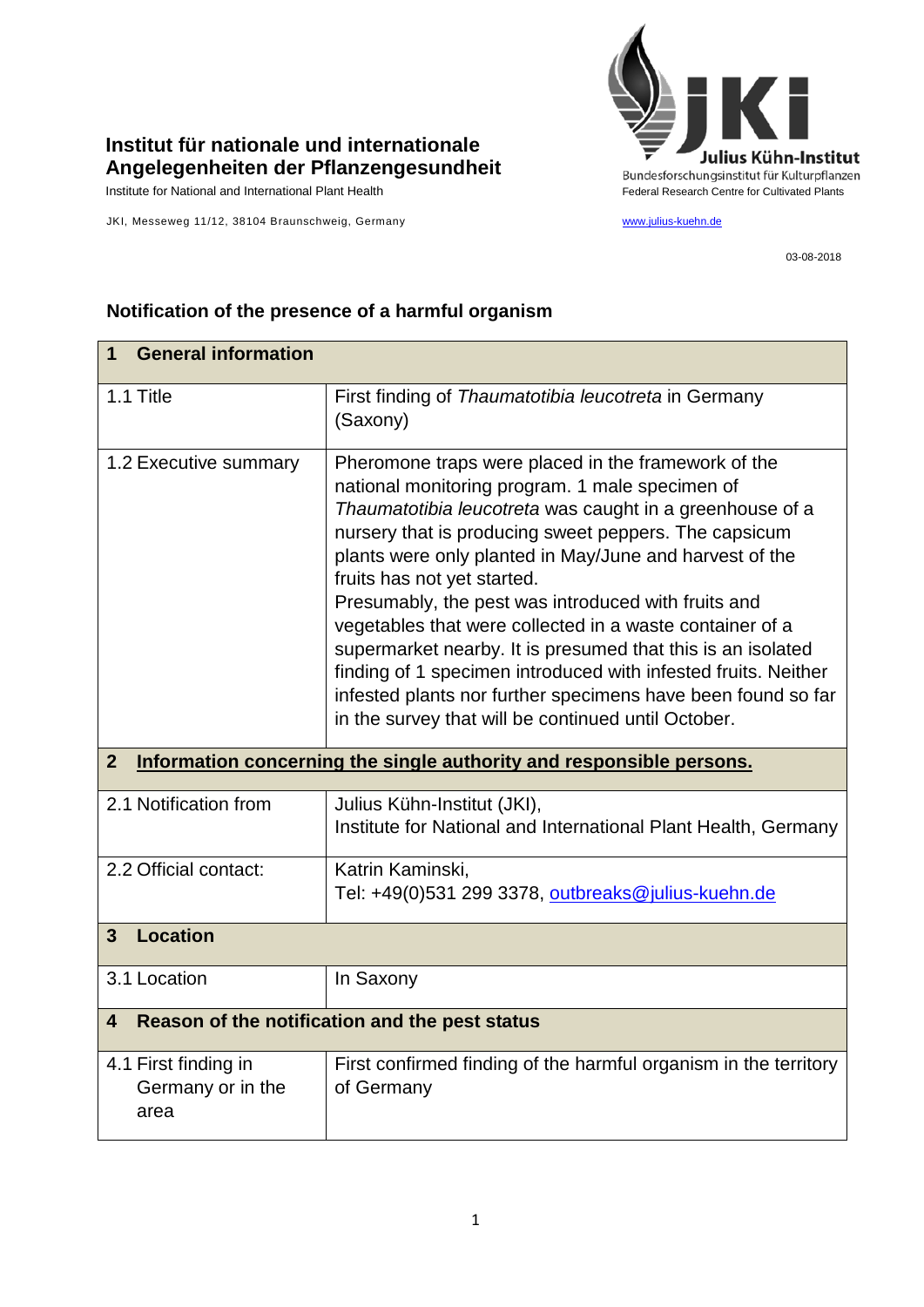| 4.2 Pest status of the area where the<br>harmful organism has been found<br>present, after the official<br>confirmation.              | Transient, actionable, under eradication,<br>only 1 specimen caught in a trap                                                                                     |  |
|---------------------------------------------------------------------------------------------------------------------------------------|-------------------------------------------------------------------------------------------------------------------------------------------------------------------|--|
| 4.3 Pest status in Germany before the<br>official confirmation of the<br>presence, or suspected presence,<br>of the harmful organism. | Absent, intercepted only                                                                                                                                          |  |
| 4.4 Pest status in Germany after the<br>official confirmation of the presence<br>of the harmful organism.                             | Transient, actionable, under eradication,<br>only 1 specimen at 1 location                                                                                        |  |
| Finding, sampling, testing and confirmation of the harmful organism.<br>5                                                             |                                                                                                                                                                   |  |
| 5.1 How the presence or appearance of<br>the harmful organism was found.                                                              | Pest related survey: The pheromone trap<br>was placed in the greenhouse with sweet<br>pepper production (400 m <sup>2</sup> ).                                    |  |
| 5.2 Date of finding:                                                                                                                  | 14.06.2018                                                                                                                                                        |  |
| 5.3 Sampling for laboratory analysis.                                                                                                 | 14.06.2018                                                                                                                                                        |  |
| 5.4 Diagnostic method                                                                                                                 | Morphological identification and Sanger<br>sequencing                                                                                                             |  |
| 5.5 Date of official confirmation of the<br>harmful organism's identity.                                                              | 21.08.2018                                                                                                                                                        |  |
| Infested area, and the severity and source of the outbreak in that area.<br>6                                                         |                                                                                                                                                                   |  |
| 6.1 Size and delimitation of the infested<br>area.                                                                                    |                                                                                                                                                                   |  |
| 6.2 Characteristics of the infested area<br>and its vicinity.                                                                         | Physically closed conditions: greenhouse                                                                                                                          |  |
| 6.3 Host plants in the infested area and<br>its vicinity                                                                              | Capsicum annuum in the greenhouse<br>where the trap was placed                                                                                                    |  |
| 6.4 Infested plant(s), plant product(s)<br>and other object(s).                                                                       | Non: Specimen caught in a pheromone<br>trap                                                                                                                       |  |
| 6.5 Severity of the outbreak.                                                                                                         | Only 1 male specimen was caught and it<br>is considered an isolated finding. The<br>pest cannot survive outdoors in winter<br>and the greenhouse is not heated in |  |